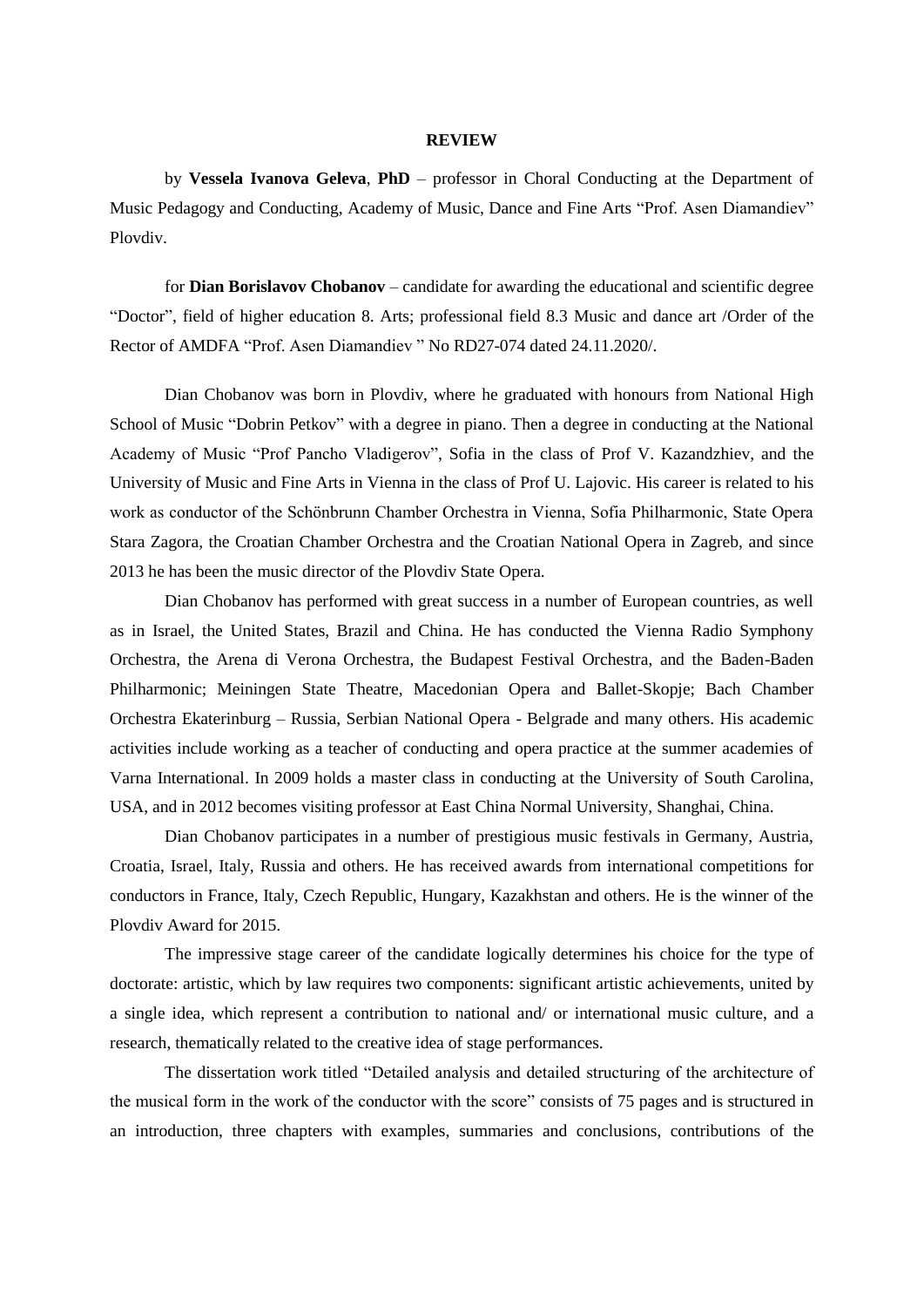dissertation, 3 publications on the topic in the collection *Spring Scientific Readings* of AMDFA "Prof Asen Diamandiev" and bibliography of 20 titles in German and English.

The Introduction presents the purpose of the research  $-$  to introduce and use innovative analytical methods in the work of the conductor on the score, which will help for optimal understanding and hence - structuring the musical matter. The expected result is the most objective and detailed reproduction of the musical process and its specifics. The perception of musical art as multicomponent, i.e. combining temporal and spatial projection, and leading to new dimensions of the interpretation of the musical object. In this regard, the doctoral student justifies the need for a binary multilayer analytical method that allows a fuller understanding of the laws of musical proportionality, clearer and more detailed structuring of musical matter at micro and macro levels and more convincing and objective interpretation of the musical form.

The first chapter titled *Music and Spatiality* discusses the correlation of music with philosophy, mathematics and architecture. In the search for the spatial qualities of the musical experience, the author seeks opportunities to view music as a vibrating sculpture, a sounding volume. To this end, he refers to a wide range of literary sources – from mythology to the latest scientific achievements: Pythagoras (the theory of proportions and the monochord), Plato (perception of the cosmos as a harmony of numbers, whose convincing expression is music; Timaeus' progression and the establishment of harmonic numerical relations applicable in the art of music), Vitruvius (for the validity of mathematical proportions in architecture and music), Alberti (for the equality of architecture and music), Schelling (music in plastic is architecture), Le Corbusier (architecture as "frozen music"), etc.

The second chapter *Methodology of musical microanalysis* has two subsections. The first (Binary Code) briefly presents the history of the binary system from Leibniz to the present day and its similar variants in music. According to the candidate, the ratios of the building blocks of a musical whole, regardless of their scale, can be expressed by binary ratios at the micro and macro levels. Dyads in aesthetics and philosophy are examples of such thinking, and in music they are defined by Schoenberg (centrifugality and centripetalism) and Webern ("strict" and "loose"). Functional interpretation of the form in its organicity, and not normatively in terms of standard external features, was substantiated by the Austrian musicologist Erwin Ratz. He also uses the term *Ur-form* (protoform) the meaning of which is confirmed in the dissertation.

The second subsection "Binary Analysis" presents a scientific method for binary deduction and induction of musical matter, illustrated with popular examples from the music literature in order to prove its universality. The spatiality of music is proven by the same method, which allows for detailed structuring of elements of more complex musical expressions not only horizontally but also vertically, which Chobanov defines as "virtual polyphony". In the study of the multiplicity of musical-spatial dimensions, he expanded his search and drew a parallel between music and the science of volumetric bodies, namely multidimensional geometry. In the field of human sensory perception of music as a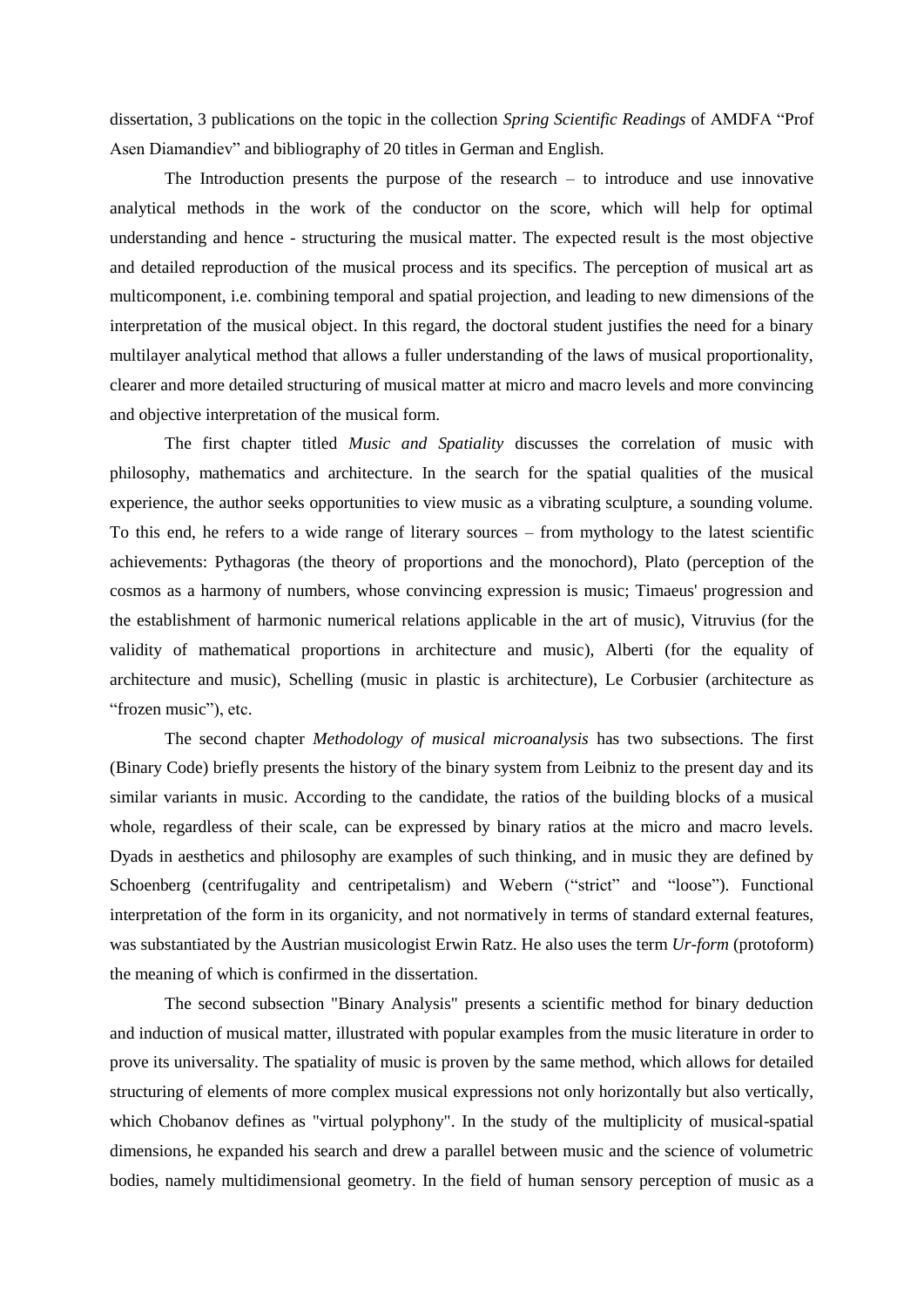vector, linear process, the doctoral student theoretically does not exclude the possibility that it has the qualities of a complex and multidimensional one. In the analysed examples (J. S. Bach, *Harpsichord Concerto in D minor, BWV 1052*, BWV 1052, first part - theme and Verdi's *La Traviata* – Prelude to the First Act) proves the need for detailed knowledge of the building blocks of the musical opus, whose deciphered abstraction can become a key for the conductor to understand the complex musical process.

The last, Third Chapter of the dissertation examines the nature and significance of the musical transition, its proportions and its specificity in the Viennese Classicism. Typical of this important, in structural and formative sense, part of the musical process is the redirection and transformation of musical energy, strong instability and the restoration of balance into a single whole. The candidate presents the main problems for the conductor in the transition until Maelzel invents the metronome and the refinement of the tempo markings.

Chobanov examines the unwritten tempo and proportional specifics of the Viennese Classicism and the concepts of their most prominent researchers – Nikolaus Harnoncourt, Helmut Breidenstein, Simon Sechter, Josef Riepl, Koch and others. The third chapter also analyzes the main traditional tempo and metric proportions inherited from the Renaissance and their evolution to the full stabilization of the note values in the Baroque.

The object of the last subsection of the dissertation is the tempo and proportional conducting analysis, illustrated with examples from the works of Mozart (finals of the operas *Così fan tutte* and *Don Juan, Requiem*), Brahms (*Variations on a theme by Haydn)*, Schubert (Symphony No), Offenbach (*The Tales of Hoffmann)*, etc. The candidate refers to the authority of Harnoncourt and Lajovic, sharing his personal rich experience in conducting this repertoire. Through a detailed analysis of the works included in the concerts for the performing part of the doctoral dissertation, he presents a streamlined methodology for effective analytical work of the conductor on the score, guaranteeing a good basis for a successful rehearsal and concert process.

In respect with the contributions of the dissertation, we should mention the following:

- It offers an innovative analytical method for structuring and interpreting the musical form.

-Through binary the musical form can be clearly analyzed and structured, starting from a twobar (sometimes half-bar or two adjacent notes) and reaching the work in its entirety, passing through all intermediate micro and macro sizes of the formal elements. This theoretical statement is proved and substantiated by the examples included in the dissertation.

-The search for the multidimensional musical picture presupposes the consideration of music as a process with many different coordinates. The study advocates the idea of poly-spatiality, which in turn requires a new stage in the development of musical senses, thinking and emotionality. Such an idea enriches the possibilities for interpretation and perception.

-In particular, the work contributes to clarifying the problem of the musical transition and its credible interpretation by the conductor. The analysis of the tempo and tempo proportions, the ratios